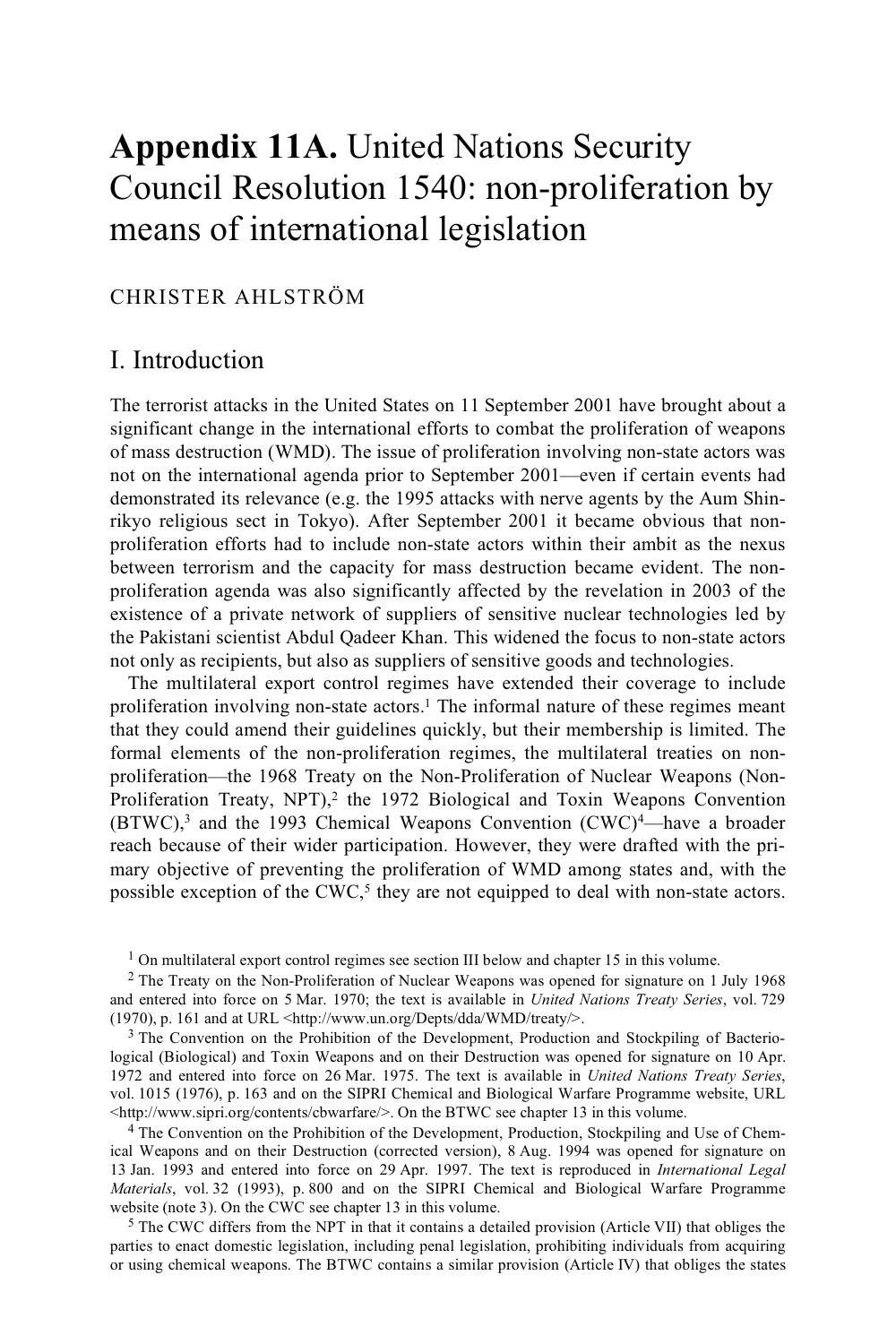From a policy perspective, the option of seeking formal amendments to the BTWC and the NPT, in particular, does not seem attractive because such efforts would run the risk of getting bogged down in protracted, politically complicated negotiations.

In a speech before the United Nations General Assembly on 23 September 2003, US President George W. Bush urged the UN Security Council to adopt a new 'antiproliferation' resolution that would 'call on all Members of the United Nations to criminalize the proliferation of weapons of mass destruction, to enact strict export controls consistent with international standards and to secure any and all sensitive materials within their own borders'.6 Subsequently, the USA set out to negotiate an anti-proliferation resolution among the permanent members of the Security Council. The negotiations were held within a small circle of member states, which caused some consternation among the other UN members. At the request of some members, the Security Council held a meeting on 22 April 2004 in order to provide an opportunity for all the members to present their views on the draft resolution. Several national delegations took the opportunity to speak.7 While a majority of delegations agreed on the importance of the substance of the draft resolution, a majority also expressed reservations regarding the proposed procedure whereby the Security Council would be legislating (in the sense of adopting general obligations not limited to a specific situation) for the other UN members under Chapter VII of the UN Charter. After seven months of negotiation the Security Council adopted the resolution by consensus on 28 April 2004.8

The major controversy caused by the adoption of Resolution 1540 and, in 2001, of Resolution 13739—relates to the question of the authority of the Security Council to impose general obligations on UN members by means of a binding resolution under Chapter VII of the UN Charter.10 Previously, the Security Council had exercised its powers mainly under Chapter VII in relation to a more or less specific threat in a more or less specific situation. Is the Security Council exceeding its authority under

parties to take measures to prohibit and prevent the acquisition of biological weapons on their territories,

but it is not as detailed as the corresponding provision of the CWC.<br><sup>6</sup> See United Nations, Address by President George W. Bush to the 58th session of the General<br>Assembly, UN document A/58/PV.7, 23 Sep. 2003, URL <http:/

<sup>7</sup> See United Nations, Security Council meeting on non-proliferation of weapons of mass destruction, UN documents S/PV.4950 and S/PV.4950 (Resumption 1), 22 Apr. 2004, URL <http://www.un.org/<br>Depts/dhl/resguide/scact2004.htm>.

 $8$  See UN Security Council Resolution 1540, 28 Apr. 2004; it is reproduced in appendix 11B. For this and other UN Security Council resolutions discussed in this chapter see URL <http://www.un.org/ documents/scres.htm>. See also Bosch, O. and Ham, P. van (eds), *Global Non-Proliferation and Counter-Terrorism: The Impact of UNSCR 1540* (Brookings Institution Press: Washington, DC, 2005);

<sup>9</sup> UN Security Council Resolution 1373, 28 Sep. 2001. This resolution sets out certain mandatory measures to prevent and suppress international terrorism, including reporting to the UN Counter-Terrorism Committee on the actions taken in their respective legal systems. On the resolution's 'legislative' elements see e.g. Szasz, P. C., 'The Security Council starts legislating', *American Journal of International Law*, vol. 96 (2002), pp. 901–905; and Ward, C. A., 'Building capacity to combat international terrorism: the role of the United Nations Security Council', *Journal of Conflict & Security Law*,

 $^{10}$  Lavalle, R., 'A novel, if awkward, exercise in international law-making: Security Council Resolution 1540 (2004)', *Netherlands International Law Review*, vol. 51 (2004), pp. 411–37; Marschik, A., 'The Security Council as world legislator? Theory, practice and consequences of an expanding world power', IILJ Working Paper, no. 2005/18, Institute for International Law and Justice (IILJ), New York University School of Law, New York, N.Y., 2005, URL <http://www.iilj.org/papers/>; and Beyer, E., 'The Security Council and Resolution 1540: a law-maker above the law?', Unpublished LLM international law thesis, Uppsala University, Faculty of Law, 2006.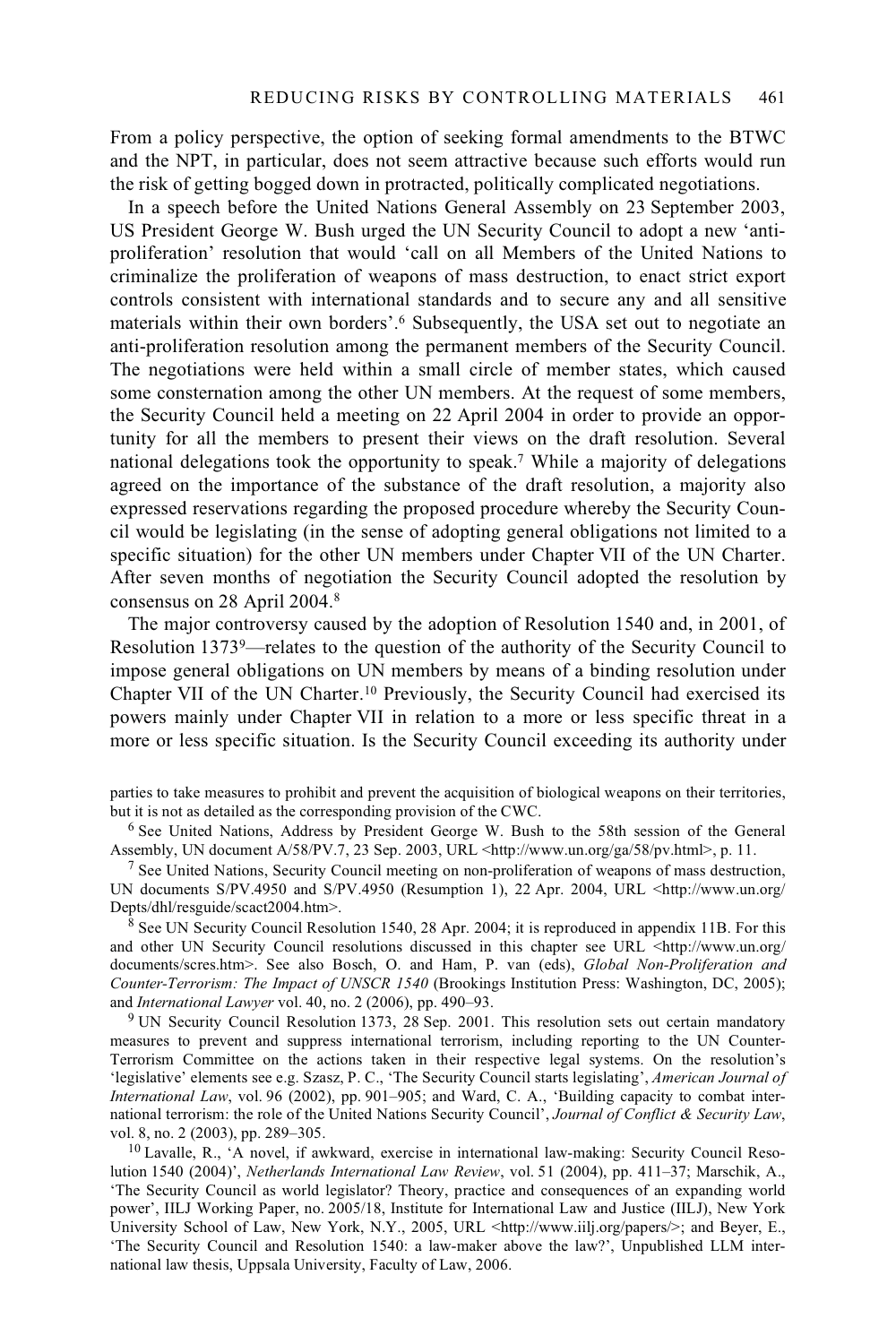the Charter (i.e. acting ultra vires) when adopting resolutions of a more generic and 'legislative' kind? Some states and legal commentators have expressed concern that it may be. Without addressing the controversial question of whether the decisions of the Security Council are subject to judicial review,<sup>11</sup> it may be noted that the main indicator of the acceptance by member states of such an alleged ultra vires resolution would be the actual level of implementation.<sup>12</sup>

This appendix addresses three issues in relation to Resolution 1540. Section II discusses the authority of the Security Council to adopt binding resolutions that contain legislative elements under Chapter VII of the UN Charter. This is a controversial issue within international legal doctrine, but for reasons of space this appendix does not present a comprehensive treatment of the issue. Section III analyses the extent and character of the legal obligations that the resolution establishes. The implementation of Resolution 1540 is discussed in section IV, and a concluding observation on the use of legislative resolutions by the Security Council is presented in section V.

# II. The powers of the Security Council under the United Nations Charter

As an organ of a global organization, the Security Council is entrusted with the powers that its Charter bestows on it. Articles 24–26 of the UN Charter establish the functions and powers of the Security Council. According to Article 24, the members of the organization 'confer on the Security Council primary responsibility for the maintenance of international peace and security, and agree that in carrying out its duties under this responsibility the Security Council acts on their behalf'. This assignment of primary responsibility is linked to the interest of ensuring 'prompt and effective action' by the UN. Yet Article 24 also establishes that the Security Council in discharging its duties shall 'act in accordance with the Purposes and Principles of the United Nations'.13 As this formulation indicates, the powers of the Security Council are not unfettered.14 It is also recognized that further 'specific powers' granted to the Security Council are laid down in Chapters VI, VII, VIII and XII.

Under Article 25 the members of the United Nations 'agree to accept and carry out the decisions of the Security Council in accordance with the present Charter'. A key term in this provision is 'decisions' because it is in relation to such acts of the Security Council that the member states have pledged their acceptance and execution. Article 25 can also be read as creating this duty for UN members—as a matter of law—only if the Security Council has acted 'in accordance with the present Charter'.

 $11$  See e.g. Martenczuk, B., 'The Security Council, the International Court and judicial review: what lessons from Lockerbie?', *European Journal of International Law*, vol. 10, no. 3 (1999), pp. 517–47; and Fassbender, B., '*Quis judicabit*? The Security Council, its powers and its legal control<sup>3</sup>, *European Journal of International Law*, vol. 11, no. 1 (2000), pp. 219–32.

<sup>12</sup> It has been argued that an ultra vires resolution may be accepted by the subsequent practice of the members of the organization if this practice shows that the members are acting in accordance with the resolution. See Marschik (note 10), p. 7.

<sup>13</sup> The purposes and principles of the United Nations are laid down in Articles 1 and 2 of the Charter. Charter of the United Nations, URL <http://www.un.org/aboutun/charter/>. It should be noted that Article 2:7 states that 'nothing in the present Charter shall authorize the United Nations to intervene in matters which are essentially within the domestic jurisdiction of any state'. This proviso is, however, not applicable to enforcement measures under Chapter VII of the Charter.

<sup>14</sup> See Bowett, D. W., *The Law of International Institutions*, 4th edn (Stevens & Sons: London, 1982), p. 33.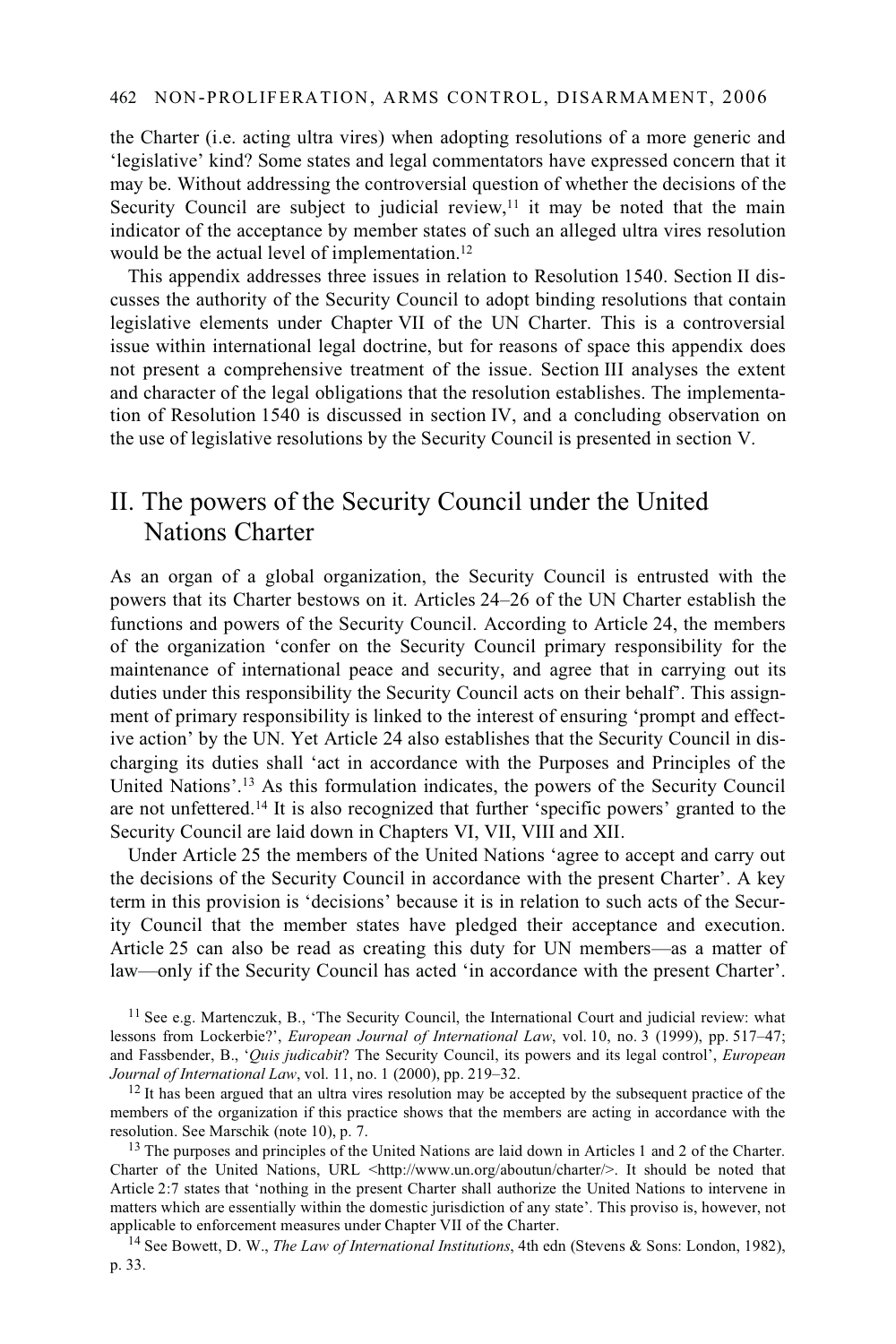In other words, members would be obliged to respect the Security Council's decisions only if it acted within its powers (i.e. intra vires). However, some international lawyers are not prepared to accept such an interpretation because it would give individual member states some leeway to decide whether or not a decision is intra vires.15 Several key provisions of the UN Charter are vague and, consequently, it may be difficult in a concrete situation to determine whether the Security Council has acted within its powers. Yet if the Security Council were to take a decision on a matter that appears to be outside its powers it could be considered a moot point whether the member states would be under a legal obligation to comply with the decision.<sup>16</sup>

Resolution 1540 was adopted with reference to the specific powers of the Security Council under Chapter VII of the Charter. Chapter VII deals with 'action with respect to threats to the peace, breaches of the peace, and acts of aggression'. The first preambular paragraph of Resolution 1540 states that the 'proliferation of nuclear, chemical and biological weapons, as well as their means of delivery, constitutes a threat to international peace and security'. The explicit characterization of such proliferation as a threat to international peace and security is significant because it paves the way for measures under Chapter VII of the Charter (see below).<sup>17</sup> The formulation used is broad and covers any proliferation—not just proliferation involving non-state actors.

According to Article 39 of Chapter VII, the Security Council 'shall determine the existence of any threat to the peace, breach of the peace, or act of aggression and shall make recommendations, or decide what measures shall be taken in accordance with Articles 41 and 42, to maintain or restore international peace and security'. The first analytical question is thus whether the risk of proliferation of WMD involving non-state actors qualifies as 'a threat to international peace and security', and whether the adoption of a resolution establishing general obligations could be seen as a 'measure' in the terms of Article 39. The key terms in this provision are not defined in the UN Charter. The General Assembly subsequently defined the concept of aggression,<sup>18</sup> but the notions of 'threat to the peace' and 'breach of the peace' remain undefined.<sup>19</sup> It has therefore been recognized that the Security Council enjoys 'considerable discretion' when it comes to the designation of a particular situation as

<sup>15</sup> Delbrück, J., 'Article 25', eds B. Simma et al., *The Charter of the United Nations: A Commentary*, 2nd edn, vol. 1 (Oxford University Press: Oxford, 2002), p. 459.

<sup>16</sup> See *Prosecutor v. Tadic*, Appeal on Jurisdiction (ICTY, no. IT-94-1-AR72), section 43, 2 Oct. 1995; Nolte, G., 'The limits of the Security Council's powers and its functions in the international legal system: some reflections', ed. M. Byers, *The Role of Law in International Politics: Essays in International Relations and International Law* (Oxford University Press: Oxford, 2000), pp. 315–26; and Talmon, S., 'The Security Council as world legislator', *American Journal of International Law*, vol. 99 (2005), pp. 175–93.<br><sup>17</sup> Resolution 1540 also 'reaffirms' the statement made by the President of the Security Council,

adopted at its meeting at the level of heads of state and government on 31 Jan. 1992, declaring that the proliferation of WMD is a threat to international peace and security. See United Nations, Note by the President of the Security Council, UN document S/23500, 31 Jan. 1992, reprinted in *International Legal Materials*, vol. 31 (1992), p. 762. In Resolution 825, adopted on 11 May 1993 in relation to North Korea's withdrawal from the NPT, the Security Council noted the 'crucial contribution which progress in non-proliferation can make to the maintenance of international peace and security'. In Resolution 1172, adopted on 6 June 1998 as a reaction to the nuclear weapon tests carried out by India and Pakistan, the Security Council also declared that the 'proliferation of all weapons of mass destruction

constitutes a threat to international peace and security'.<br><sup>18</sup> See the annex to UN General Assembly Resolution 3314, 14 Dec. 1974, URL <http://www.un.org/<br>documents/ga/res/29/ares29.htm>.

<sup>19</sup> See Österdahl, I., *Threat to the Peace: The Interpretation by the Security Council of Article 39 of the UN Charter* (Iustus Förlag: Uppsala, 1998).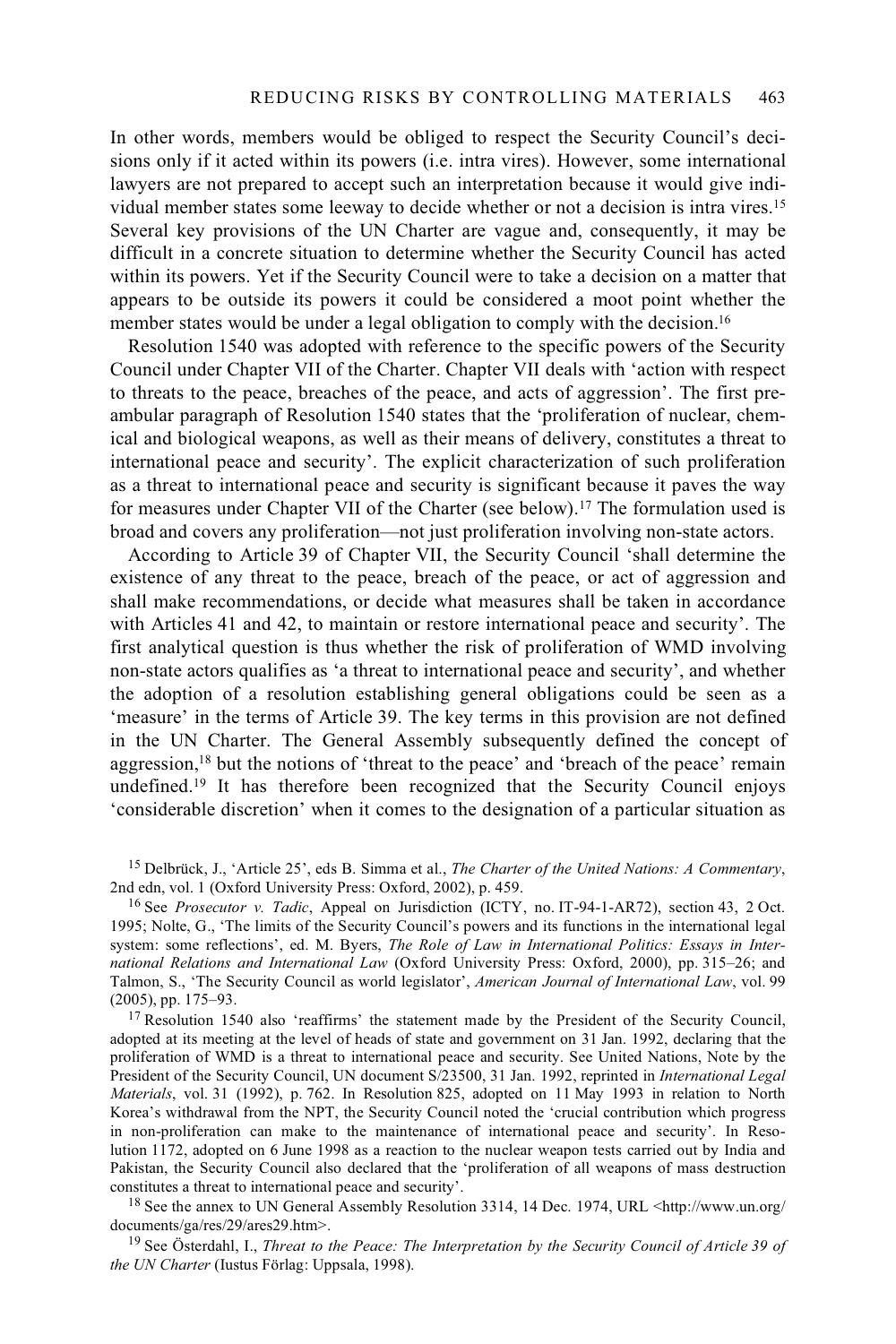a threat to the peace.20 The Security Council has on at least three other occasions indicated that it considers the spread of WMD to be a threat to international peace and security. The logic of this reasoning is that the more states that possess such weapons, the greater the risk of use.21 However, a difference between Resolution 1540 and the previous pronouncements of the Security Council is that the statement about a threat to the peace is made *in abstracto*—that is, not in relation to a specific situation threatening international peace and security as was previously the case. Some international lawyers argue that the powers of the Security Council under Chapter VII may only be exercised in relation to a specific situation, $22$  but such a qualification would seem to follow from the Security Council's past practice rather than the wording of Article 39. Hence, it is dubious to argue that Resolution 1540 is ultra vires simply because of its focus on a generic rather than specific threat to the peace.

The subsequent question is whether the adoption of a resolution establishing general obligations could be seen as a 'measure' under Article 41, which deals with the measures not involving the use of armed force that the Security Council may decide on in order to give effect to its decisions. Article 41 lists examples of such measures (e.g. interruption of economic relations), but the list of measures is not intended to be exhaustive. The Security Council has also used its powers under Chapter VII in order to establish general obligations in other fields, and the International Criminal Tribunal for Former Yugoslavia, has found it to be in accordance with the UN Charter.<sup>23</sup> Hence, there would not seem to be any provision in the UN Charter that renders the adoption of Resolution 1540 manifestly ultra vires from a procedural and substantive perspective.24 That said, whether the adoption of binding resolutions that contain general obligations that are not limited to a specific situation may be said to constitute an effective and legitimate method of addressing an international problem is an open question, addressed in section IV.

# III. The substance of Resolution 1540

#### **The preamble**

The preambular paragraphs of a Security Council resolution are not designed to create specific legal obligations or to establish a cause for action by the UN member states, but they provide insight into the political rationale behind the adoption of the

20 See Frowein, J. A. and Krisch, N., 'Article 39', eds Simma et al. (note 15), p. 719.

<sup>21</sup> On this view see Sagan, B. and Waltz, K. N., *The Spread of Nuclear Weapons: A Debate Renewed*, 2nd edn (W.W. Norton & Company: New York, N.Y., 2003).

 $22$  See e.g. Happold, M., 'Security Council Resolution 1373 and the constitution of the United Nations', *Leiden Journal of International Law*, vol. 16 (2003), pp. 593–610.<br><sup>23</sup> *Prosecutor v. Tadic* (note 16), sections 35, 39.<br><sup>24</sup> One argument against the constitutionality of Resolution 1540 relates to the general

in the field of armaments (including conventional and non-conventional weapons). Under the UN Charter, the General Assembly and the Security Council are both endowed only with a recommendatory role when it comes to the level and composition of the armaments of the member states (articles 11 and 26). It has been suggested in legal doctrine that attempts by the Security Council to regulate armaments in general—in contrast to specific situations such as the disarmament regime established for Iraq after the 1991 Gulf War—may amount to an ultra vires measure. See Frowein and Krisch (note 20), p. 726. The International Court of Justice (ICJ) has also stated that states are only bound by those limitations on armaments that they themselves have accepted. ICJ, *Military and Paramilitary Activities in and against Nicaragua* (Nicaragua v. United States of America), *ICJ Reports 1986*, URL <http://www.icjcij.org/icjwww/icases/inus/inusframe.htm>, p. 14, para. 269.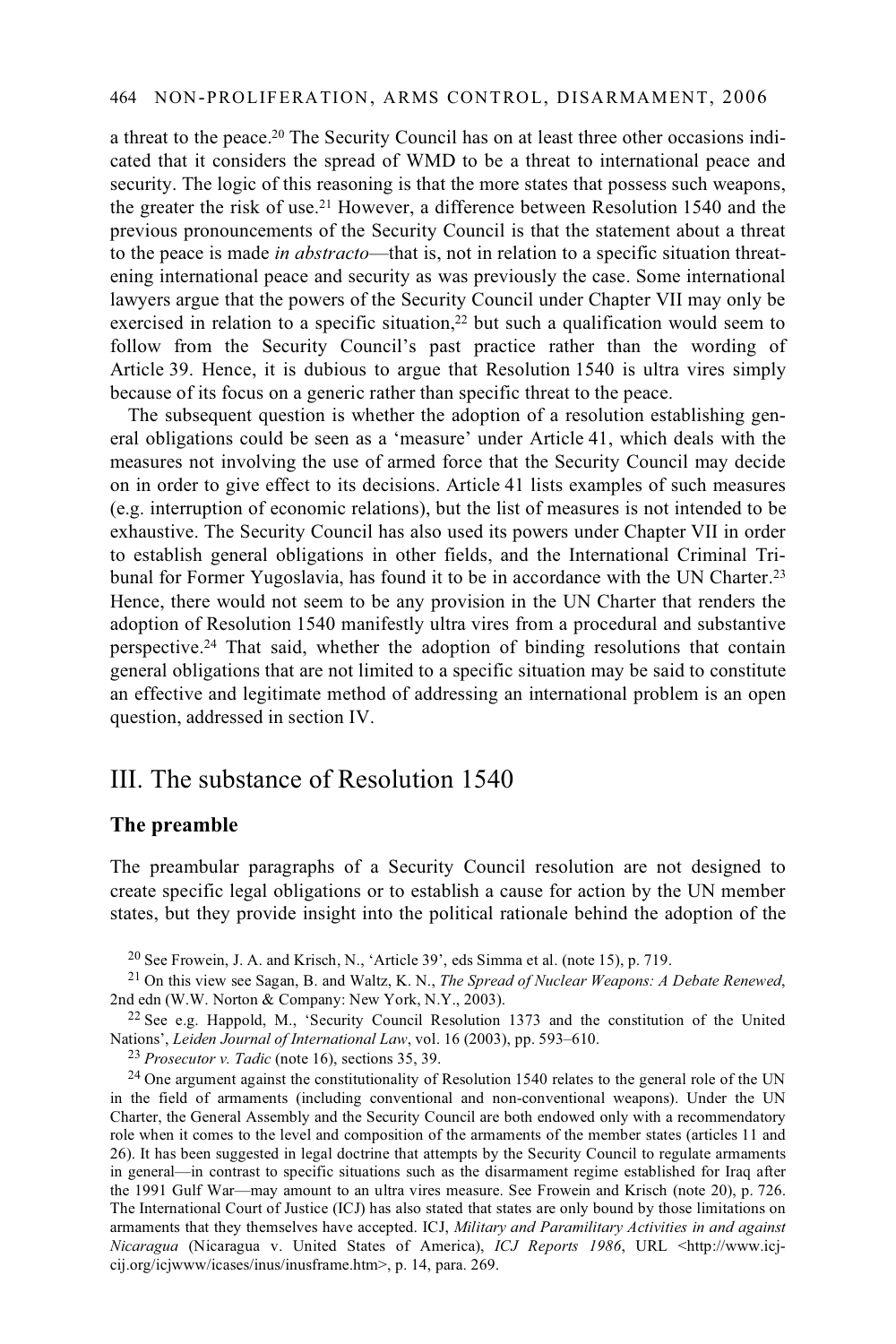resolution. Hence, preambular paragraphs may facilitate proper interpretation of the operative parts of a resolution. This is particularly true for Resolution 1540 which, in its preamble, defines the key concepts in the operative part.

Resolution 1540 is designed to reduce the risk of proliferation of WMD to nonstate actors. The definition of this term is crucial because non-state actors constitute the personal field of application (*ratione personae*) of the resolution. The key element of this definition is that the individual or entity should not be legally authorized by any state to conduct the activities that fall under the resolution. The definition includes individuals or entities engaged in prohibited activities irrespective of the motivation—pecuniary (e.g. the A. Q. Khan network) or political (as in the case of a terrorist organization). The material field of application (*ratione materiae*) of Resolution 1540 is rather wide. The resolution contains definitions of the terms 'means of delivery' and 'related materials'. It is noteworthy that the 'traditional' parameters of range and payload used for other purposes of missile control are not included in the definition of means of delivery—hence, the definition covers any missile, rocket and other unmanned system capable of delivering WMD. However, the definition is limited by the formulation that missiles and the like should be 'specially' designed for the delivery of WMD. This could be perceived as an inconsistency because such delivery systems are already explicitly prohibited by Article I(2) of the BTWC and Article II of the CWC. Thus, with the exception of nuclear delivery vehicles, not many existing systems are included in the definition. The definition of related materials is very broad because it relates to materials, equipment and technology covered by 'relevant multilateral treaties' as well as 'arrangements'. Neither the 'relevant multilateral treaties' nor the 'arrangements' in question are identified in the resolution. Furthermore, the resolution does not specify which national control list would be relevant for determining the scope of the provisions. It is apparent that the definitions provided in the resolution may, in fact, give rise to more questions than answers.

In the fifth preambular paragraph of Resolution 1540 the Security Council affirms its support for the multilateral treaties that aim to eliminate or prevent the proliferation of nuclear, biological or chemical (NBC) weapons and stresses the importance of their full implementation by all parties in order to promote international stability. The full and effective implementation of existing non-proliferation treaties has become a leitmotif for much of the current work in the field of non-proliferation. There is a growing realization that a treaty entered into without corresponding national measures being taken in order to effectively implement its provisions may create opportunities for non-state and state actors to engage in proliferation activities. In the context of the multilateral treaties the preamble welcomes the efforts made by 'multilateral arrangements' which contribute to non-proliferation (i.e. the informal export control regimes that control the transfer of goods and technologies that may be used for the production of WMD). The work conducted in these informal arrangements has been viewed as controversial by non-participants because the arrangements have been alleged to put the interest of non-proliferation before the interest of the widest possible exchange of goods and technologies for peaceful purposes. A perennial issue within the multilateral treaty regimes has been the question of the removal of such alleged trade barriers, and the full membership of the treaty regimes has been reluctant to recognize the work carried out in the export control regimes. It is thus notable that the UN Security Council now welcomes the efforts of the export control regimes. Yet it also notes in the subsequent preambular paragraph that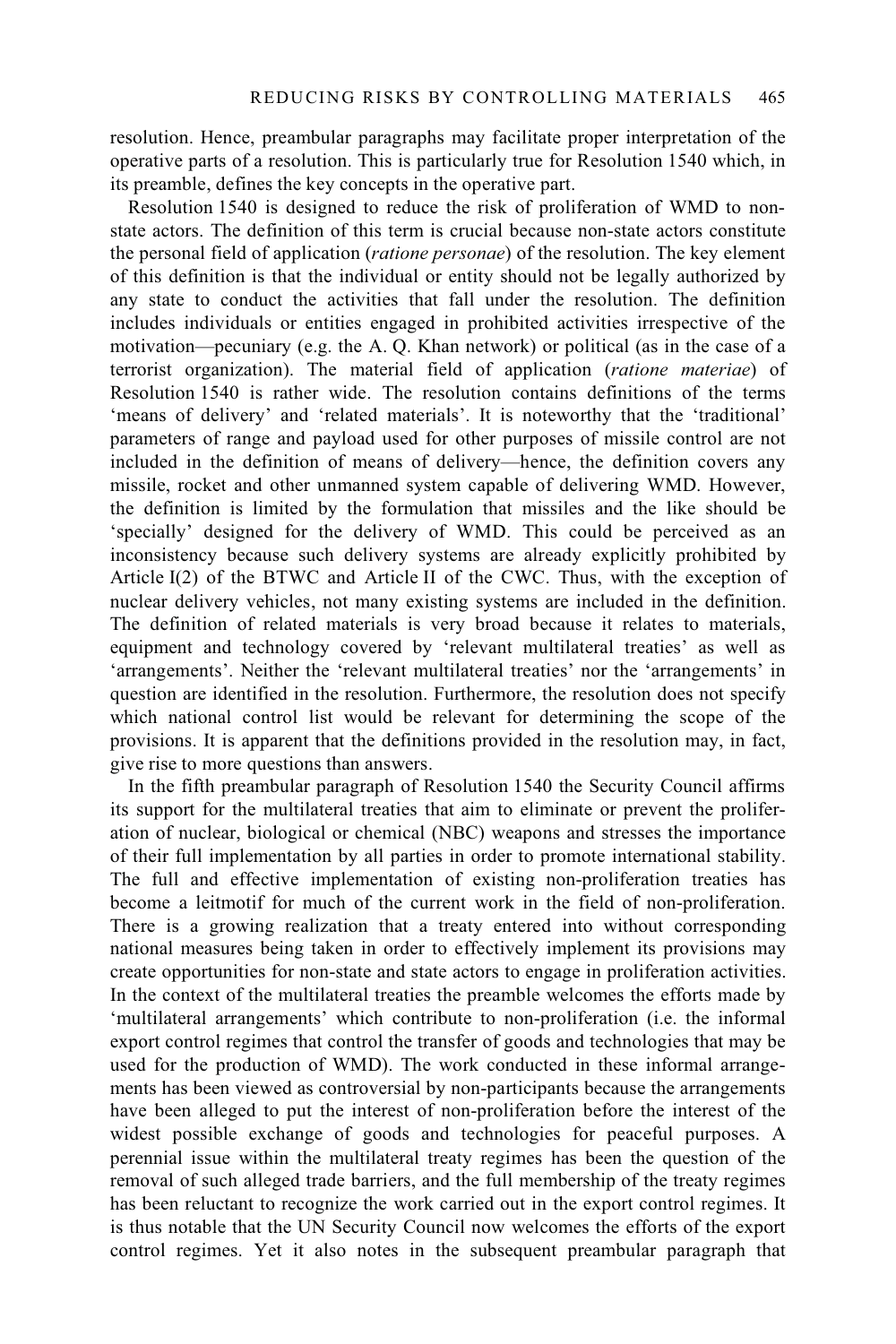prevention of the proliferation of NBC weapons 'should not hamper international cooperation in materials, equipment and technology for peaceful purposes *while goals of peaceful utilization should not be used as a cover for proliferation*' (emphasis added). This formulation more or less restates the relevant provisions of the non-proliferation treaties with one important addition. While the treaties declare that the control efforts should not hamper international cooperation in goods and technologies for peaceful purposes, Resolution 1540 adds that peaceful use should not be a cover for proliferation. In other words, the formulation in the resolution qualifies the right to peaceful use in comparison with the similar provisions of the treaties.

While the Security Council recognizes that most states have 'undertaken binding legal obligations', or have made 'other commitments' aimed at preventing the proliferation of WMD, it is also recognized that there is a need for all states to take additional measures to prevent the proliferation of NBC weapons and their means of delivery. Against this backdrop the Security Council adopted the measures included in the operative part of the resolution.

#### **The operative part**

In five of the paragraphs of the operative part of the resolution the Security Council decides that the member states shall undertake a defined measure. As noted above, the paragraphs of a resolution in which the Security Council 'decides' are the ones that create an obligation under international law for the member states to take implementing action. The other paragraphs of the operative part are framed in the form of recommendations—outlining what member states are encouraged to do.

In operative paragraph 1 of Resolution 1540, the Security Council decides that states shall not provide support to non-state actors that attempt to develop, acquire, manufacture, possess, transport, transfer or use NBC weapons and their means of delivery. This provision corresponds to the main intent of the non-proliferation clauses of the, BTWC, the CWC and the NPT with the difference that it specifically applies to non-state actors. Its scope is wide because it covers 'any form of support'—which must be read to cover not only the weapons themselves, but also goods and technologies that may be used for the production of WMD, as well as financial support to a development programme. The provision is also broad in the sense that it covers all the stages in an acquisition process. In other words, the scope of Resolution 1540 is much wider than that of the non-proliferation treaties.

Operative paragraph 2 relates specifically to the domestic legal systems of the member states. Apart from the obligation on UN member states not to assist in the proliferation of WMD to non-state actors, they are also obliged to 'adopt and enforce' effective domestic legislation that would prohibit such activities under their jurisdictions. The provision specifically refers to 'laws'—which in most countries would imply the involvement of the legislature.<sup>25</sup>

Operative paragraph 3 lays down detailed obligations for the domestic control of goods and technologies that may be used to produce WMD. While the previous two

 $25$  This element of the resolution was criticized by some member states as an encroachment on the separation of powers in domestic constitutional law. It was argued that legislatures would find themselves under an international obligation to adopt laws conforming to the demands of the resolution, and that this international obligation would have been established before they could exercise their domestic constitutional functions in the making of international agreements. See UN documents S/PV.4950 and S/PV.4950 (Resumption 1) (note 7).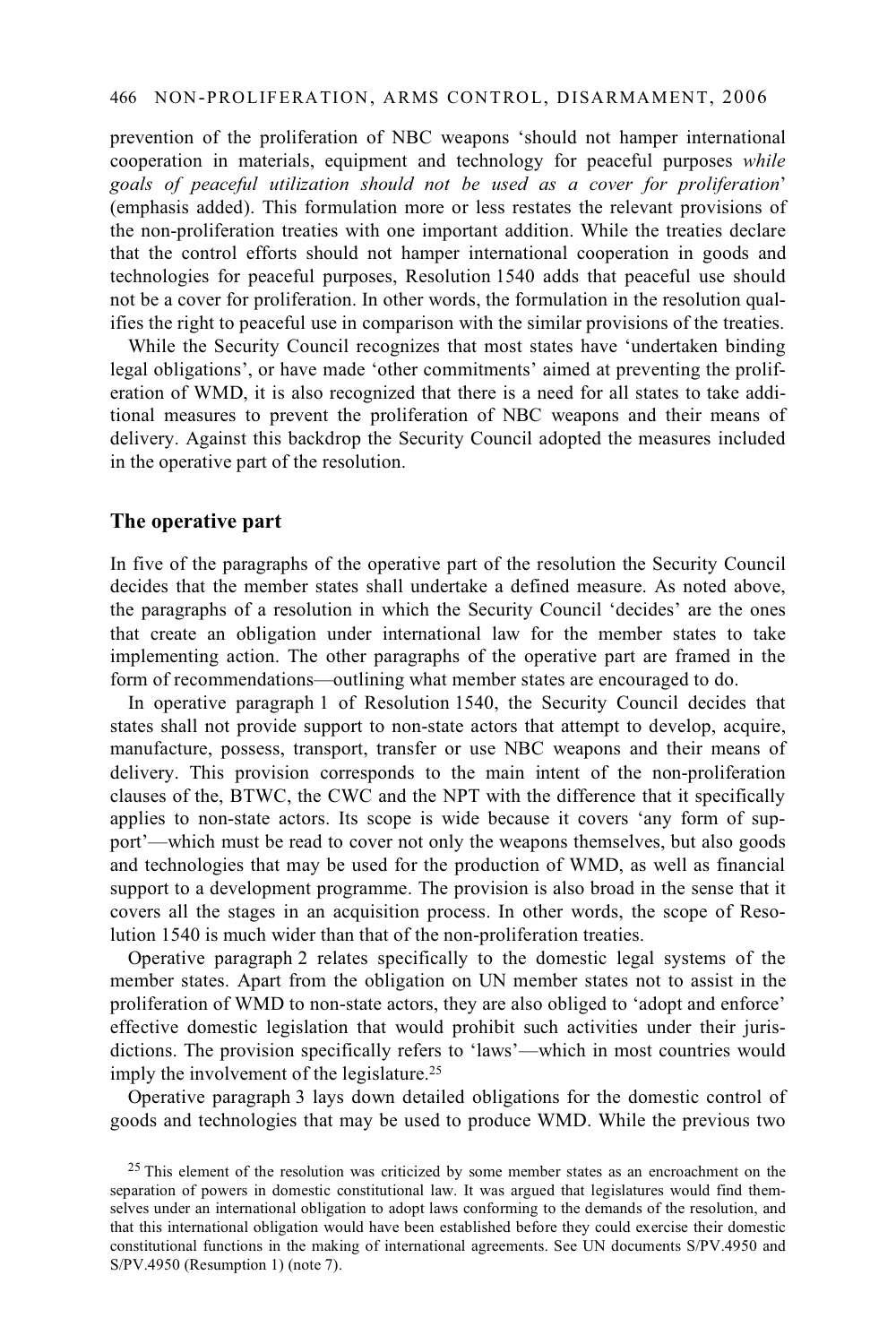paragraphs specifically relate to non-state actors, paragraph 3 outlines more general obligations. It lists the specific controls that member states should establish over such weapons and 'related materials'.

Operative paragraph 3's obligations are extensive and potentially demanding in terms of resources. The member states are required to establish and maintain effective accounting systems, physical protection measures, border controls, law enforcement measures and national export controls that would also cover trans-shipments. For many developing countries these requirements could seem totally unrealistic because of a lack of resources. The Security Council recognizes that some states may require implementation assistance and invites states to offer such assistance.

Article 103 of the UN Charter establishes that in the event of a conflict between obligations owed under the Charter and obligations under any other international agreement the former will prevail. It anticipates the situation in which a member state may seek to avoid honouring decisions of the Security Council with the argument that doing so may conflict with existing treaty obligations. In this context it is interesting to note that in operative paragraph 5 of Resolution 1540 the Security Council decides that the obligations in the resolution are not to conflict with the BTWC, the CWC and the NPT or alter the responsibilities of the International Atomic Energy Agency or the Organization for the Prohibition of Chemical Weapons.

Operative paragraph 10 recommends that member states take cooperative action to prevent illicit trafficking in WMD, their means of delivery, and related materials. During the negotiation of the resolution, the USA sought to include a provision that would authorize the interdiction and seizure of WMD in transit. The *So San* incident in 2002 had demonstrated the limits set by international law to undertake such measures on the high seas,<sup>26</sup> and the policy objective of the US Government was to have an authorization by the UN Security Council in a binding resolution under Chapter VII to remedy this lack of legal authorization. However, this proposal was not accepted by the Security Council members and the provision in operative paragraph 10 makes clear that such cooperative actions should be consistent with existing international law.27

In operational paragraph 8 the Security Council calls on the UN members to ensure universality and full implementation of multilateral treaties in the field of nonproliferation of WMD. This paragraph is significant because it does not contain the other component found in the relevant treaties—disarmament by the existing possessors of such weapons. While the Security Council declares its intention 'to monitor closely' the implementation of Resolution 1540, there are no sanctions envisaged in the resolution for those member states that do not comply with its requirements.

Resolution 1540 imposes significant obligations on the UN member states and the new elements in these obligations are likely to be most significant for those states that are not participants in the export control regimes and that may not have enacted implementation legislation in relation to the non-proliferation treaties. Given the significant character of these obligations, it may be questioned how suitable the language of the resolution is as a guide for national implementation legislation. As noted above, some definitions give rise to uncertainties and, more importantly, at several points the resolution calls on the UN members to adopt 'appropriate' and 'effective'

<sup>26</sup> On the *So San* incident see Ahlström, C., 'The Proliferation Security Initiative: international law aspects of the Statement of Interdiction Principles', *SIPRI Yearbook 2005: Armaments, Disarmament and International Security* (Oxford University Press: Oxford, 2005), pp. 741–42. 27 Ahlström (note 26), p. 763.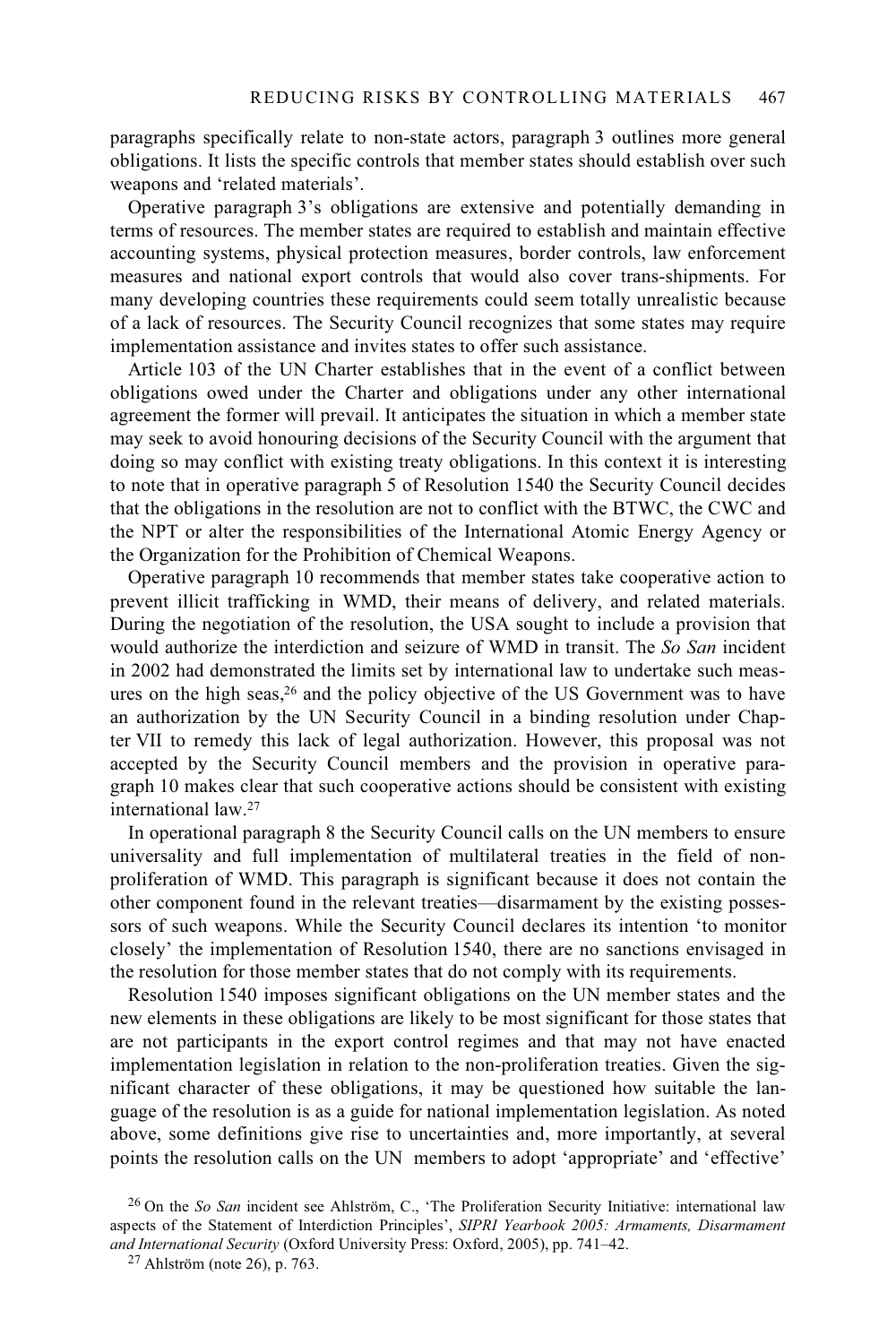national legislation, but the resolution provides no further criteria for judging appropriateness and effectiveness. In the light of this it would essentially be up to the individual member state to decide, and this situation may in turn lead to differences in implementation between them. The procedures surrounding Resolution 1540 also did not produce any published *travaux preparatoires*—which in many instances serve as an important tool for the proper interpretation of ambiguous treaties, as well as other forms of legislation.

## IV. The implementation of Resolution 1540

In the controversy over whether the Security Council has the power to adopt legislating resolutions it would be pertinent to assess the extent to which the member states have implemented Resolution 1540, as a practical indicator of how far they have been willing to conform to its provisions.

To monitor the implementation of the resolution, the Security Council established the 1540 Committee, consisting of all members of the Security Council, to sit for a maximum of two years. The member states were requested to report to the committee no later than six months after the adoption of the resolution (i.e. before 28 October 2004) on steps they had taken, or intended to take, in order to implement it—in other words, not necessarily on full and complete implementation. This procedure does not address the point that reporting in itself is no guarantee of compliance nor does it make clear the standards of compliance by which states would be assessed. A full check of national measures for compliance and adequacy with the range of international conventions would demand abundant resources. The 1540 Committee began its work in June 2004.28 In August the committee adopted guidelines for the conduct of its work as well as for the preparation of national reports. Towards the end of 2004 the committee began to hire experts for the task of assessing the national reports.29 The first experts began work in February 2005. However, no more than eight experts were involved at any time and the level of relevant knowledge in the states making up the Security Council at the time and the levels of expertise were uneven.

Out of a total UN membership of 191, 59 member states (and one non-member, the European Union) submitted their first national report by the deadline, on 28 October 2004.30 As of 7 December 2004, the number of member states that had submitted reports increased to 87.31 An overwhelming majority of the 104 non-submitting states were developing countries. As of 16 December 2005, the response rate had improved somewhat and 124 member states had submitted their initial reports, while 67 mem-

<sup>31</sup> United Nations, Letter dated 8 December 2004 from the Chairman of the Security Council Committee established pursuant to Resolution 1540 (2004) addressed to the President of the Security Council, Corrigendum, UN document S/2004/958/Corr.1, 23 Dec. 2004.

<sup>&</sup>lt;sup>28</sup> United Nations, Letter dated 8 December 2004 from the Chairman of the Security Council Committee established pursuant to Resolution 1540 (2004) addressed to the President of the Security Coun-<br>cil. UN document S/2004/958, 8 Dec. 2004.

<sup>&</sup>lt;sup>29</sup> Most of the documents related to the work of the 1540 Committee are available on its website, URL <http://disarmament2.un.org/Committee 1540/>.

 $30$  In comparison, 112 states had complied with the reporting requirement in Resolution 1373 by the end of 2001. See Stiles, K. W. and Thayne, A., 'Compliance with international law: international law on terrorism at the United Nations', *Cooperation and Conflict*, vol. 41, no. 2 (2006), pp. 153–76; and Stiles, K. W., 'The power of procedure and the procedures of the powerful: anti-terror law in the United Nations', *Journal of Peace Research*, vol. 43, no. 1 (2006), pp. 37–54.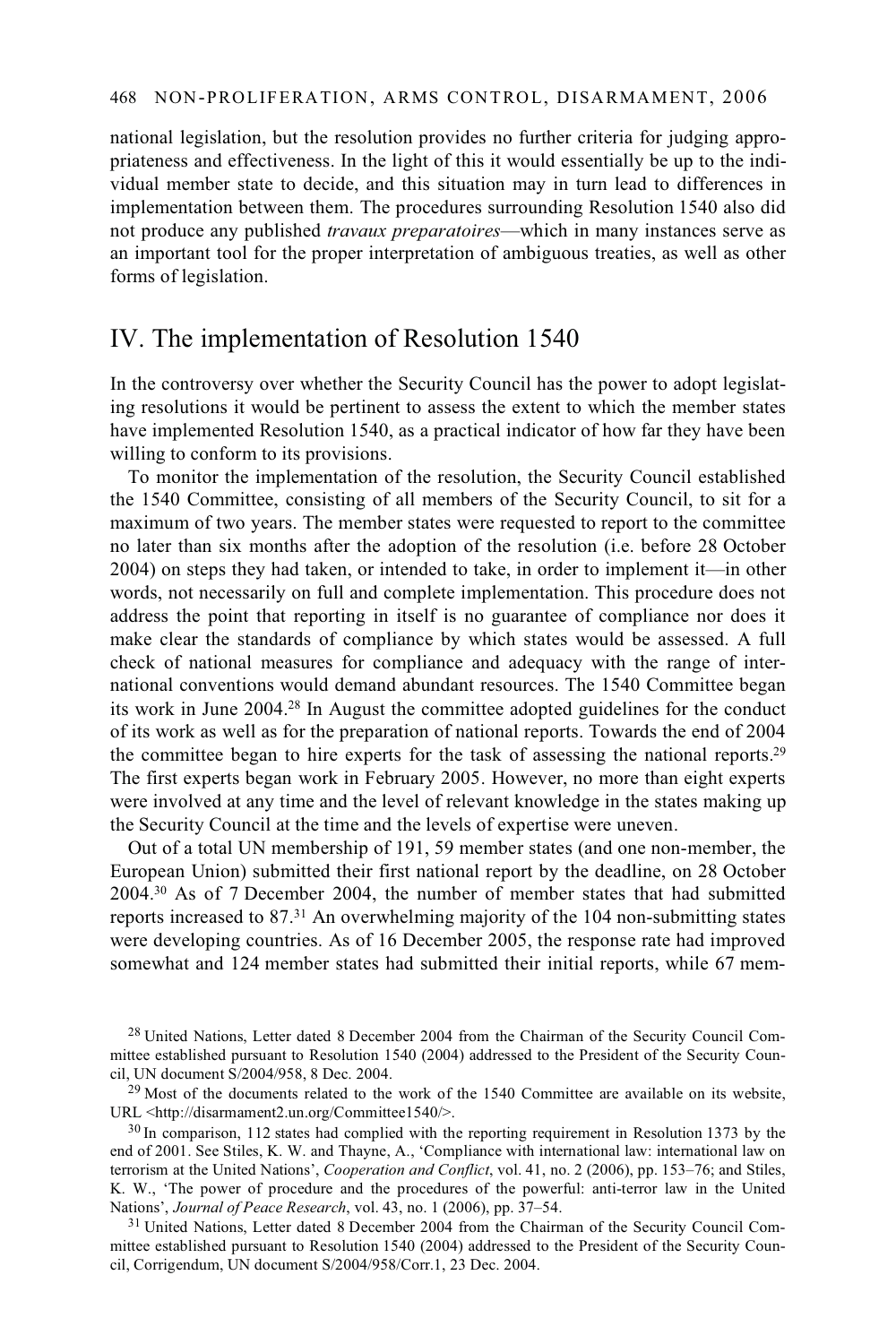ber states had yet to do so.32 On 25 April 2006, two years after the adoption of the resolution and one and a half year after the expiry of the deadline, the committee submitted to the Security Council its third successive report, the first to make substantive comments on implementation. At this time, 62 UN member states had still not submitted a first report.33 However, it should be emphasized that the countries that have submitted national reports account for the overwhelming majority of the trade in the relevant goods and technologies. Over half of the non-reporting states were in Africa, while another significant group consisted of small states in the Pacific region. Again, most were developing countries that were generally parties to the formal treaties on non-proliferation of WMD but not participants in the informal export control regimes. Reports from such countries would have revealed the need for them to take substantial additional measures to implement Resolution 1540, underlining that the work needed in order to implement the terms of the resolution is still greater than indicated in the third report of the 1540 Committee as it stands. Tellingly, the language of this report is generic, referring to the overall implementation level, rather than identifying what individual member states have done or have yet to do. More detailed information on the level of implementation in particular member states may be accessed in the legislative database that the 1540 Committee has made available on the Internet.<sup>34</sup>

With respect to the implementation of operative paragraph 1 of the resolution (the obligation to refrain from supporting non-state actors seeking to acquire or develop WMD and their means of delivery), the committee noted that a majority of the 62 states that had not submitted reports are parties to the treaties on non-proliferation of WMD. In light of this it concluded that 'these States should be in a position to report within a short period of time on steps they have taken to implement the obligations under those agreements in their national legislation'.35 The assumption made about the role of the formal treaties in relation to the fulfilment of operative paragraph 1 seems too sweeping because the former do not, in general, relate to non-state actors in the first place.

The committee has identified several issues in relation to the implementation of operative paragraph 2. Several states have apparently reported that the implementation of this requirement would be met by means of their pre-existing legislation on export control, but the committee notes that the requirements of the resolution cannot be considered to be met just by such measures. Furthermore, some member states have also reported the measures they have undertaken to implement the BTWC, the CWC and the NPT as sufficient to meet the requirements of operative paragraph 2. The committee states, however, that these treaties 'deal primarily with State-to-State prohibited activities' and that they do not 'explicitly address non-State actors'.36 The committee also notes that some member states have recently adopted anti-terrorism legislation that criminalizes the acquisition of WMD by terrorist organizations. In this context the committee cautions that the material field of application of Reso-

<sup>&</sup>lt;sup>32</sup> United Nations, Letter dated 19 December 2005 from the Chairman of the Security Council Committee established pursuant to Resolution 1540 (2004) addressed to the President of the Security Coun-<br>cil, UN document S/2005/799, 19 Dec. 2005.

<sup>&</sup>lt;sup>33</sup> United Nations, Letter dated 25 April 2006 from the Chairman of the Security Council Committee established pursuant to Resolution 1540 (2004) addressed to the President of the Security Council, UN document S/2006/257, 25 Apr. 2006.

<sup>&</sup>lt;sup>34</sup> See 1540 Committee, 'Legislative database', URL <http://disarmament2.un.org/Committee1540/<br>legalDB.html>.

 $35$  United Nations (note 33), p. 10.

<sup>36</sup> United Nations (note 33), p. 11.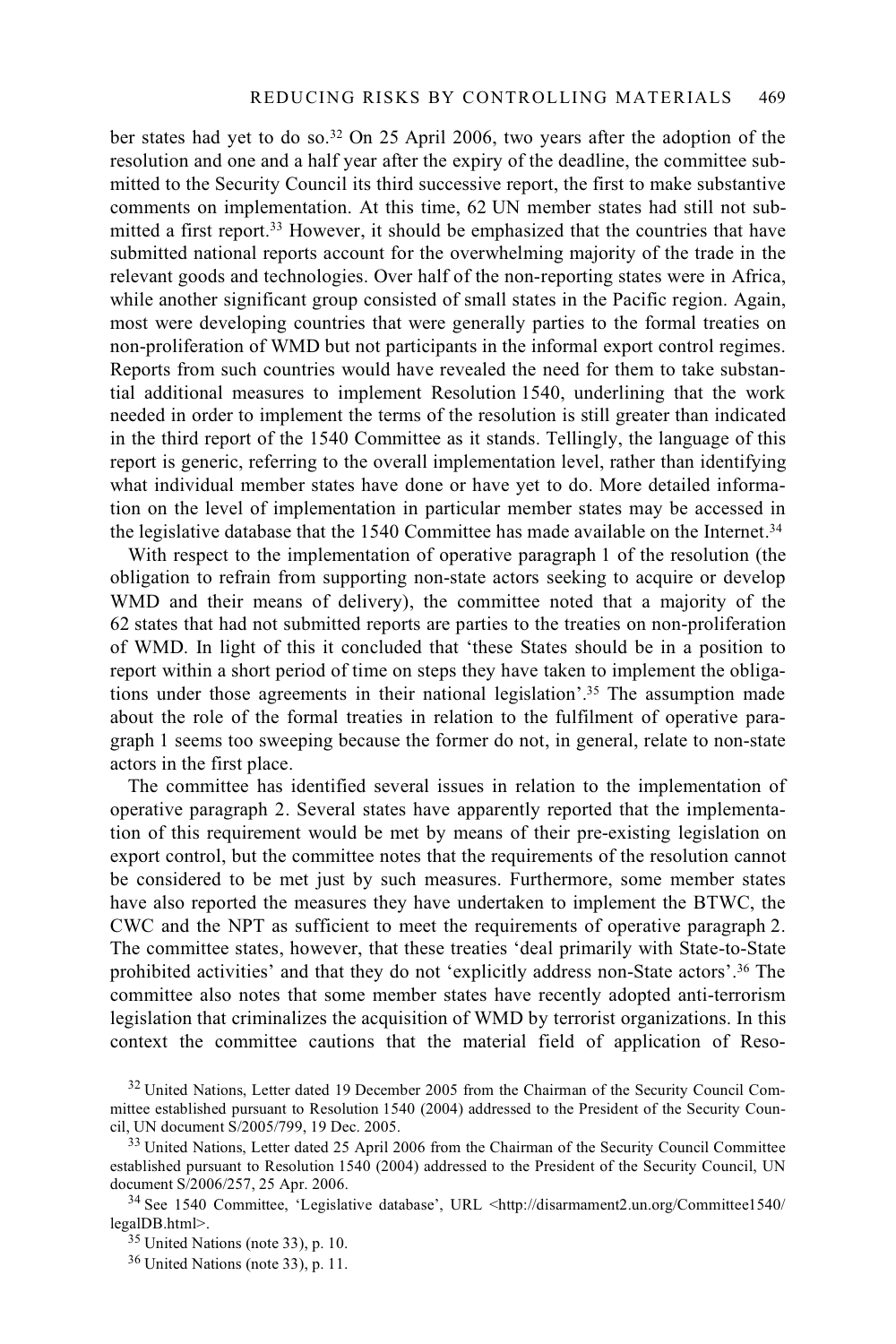lution 1540 is wider because of its focus on all non-state actors, rather than terrorists alone. Looking at the different categories of WMD, the committee notes that the most 'promising' level of implementation is in the field of chemical weapons—at least as long as the material provisions of the resolution correspond to the provisions of the CWC.37 A similar situation also exists with respect to biological and nuclear weapons. Several states have legislation that covers, and provisions that penalize violations of, the prohibition to manufacture and acquire biological weapons. However, with respect to the requirements in the resolution that have no correspondence in the BTWC, the situation is not as good. With regard to the means of delivery for WMD the committee notes that only 36 states have legislation in place that prohibits non-state actors from acquiring such means. The general conclusion drawn on operative paragraph 2 is that major variations exist in the domestic legislation of member states, and the committee concludes by expressing concern about the number of states that 'still have no legislation in place that prohibits and penalizes the possible use by non-State actors of their territory as a safe haven for activities related to weapons of mass destruction'. The committee recommends the Security Council to encourage states that have a legal framework already in place to revisit their legislation in order to fill gaps related to all aspects of operative paragraph 2. Hence, the report indicates that several UN members have reported national legislation that, on closer analysis, does not meet the requirements of the resolution.

As noted above, operative paragraph 3 is the most demanding provision of the resolution. In its review of the implementation of paragraphs 3(a) and 3(b)—accounting and effective physical protection measures—the committee notes that most of the measures reported relate to hazardous NBC weapon-related materials and the like that are used for permitted peaceful purposes. Only 14 member states have reported that they have taken such measures in relation to the means of delivery of WMD. A problem in connection with the measures reported under this provision is that they often serve other purposes than security—for example, occupational health and environmental protection. Hence, it cannot be taken for granted that such legislation covers all obligations under paragraphs  $3(a)$  and (b). The committee also notes that some states might consider that there is no need for legislation on accounting and physical protection measures because they currently do not have any goods and technologies within their territories. Here the committee reiterates that Resolution 1540 establishes a 'direct and binding requirement' with which all states are meant to comply. Without uniform implementation there is a risk that some member states' territories may become 'proliferation pathways'.

Paragraphs  $3(c)$  and  $3(d)$  require the member states to develop and maintain effective border controls as well as export and trans-shipment controls. In relation to border controls, the committee notes that 77 states have reported that they have a national legal framework for the control of the flow of goods over their borders and that these controls also cover items related to WMD. While many of these states also have enforcement agencies for border control, there are apparently some instances where such enforcement agencies do not have a specific authority in relation to

 $37$  The higher level of national implementation in respect of the CWC can largely be credited to the focused work (in the framework of the Article VII Action Plan) that the Organisation for the Prohibition of Chemical Weapons has conducted in recent years in order to ensure full national implementation of the provisions of the treaty. See Guthrie, R., Hart, J. and Kuhlau, F., 'Chemical and biological warfare developments and arms control', *SIPRI Yearbook 2006: Armaments, Disarmament and International Security* (Oxford University Press: Oxford, 2006), p. 715.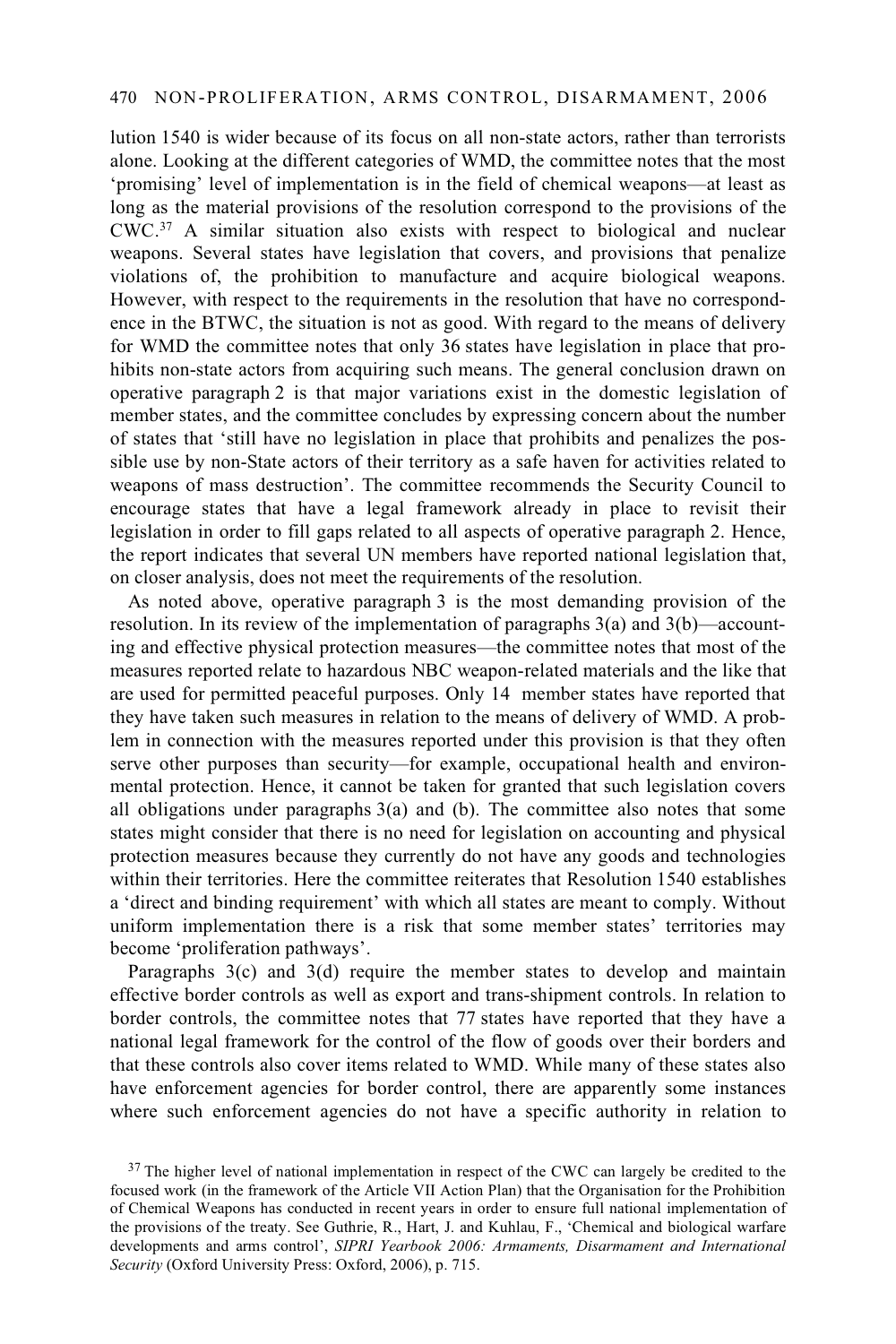WMD and their means of delivery. The general conclusion in relation to the requirement for border controls is: 'The Committee's findings concerning border control efforts raise concern that a large number of States might not have either the technical capacity or the equipment to implement the full range of border controls called for under resolution 1540 (2004)'.38

The establishment of a domestic export control system is a prerequisite for being able to differentiate between legitimate trade for peaceful purposes and illicit trafficking of dual-use goods (items that were not specially designed, developed or adapted for military use but that could nevertheless be used in military programmes). In this context the committee notes that 'effective measures of export control will facilitate legitimate and secure trade among States. Such controls can also reduce the incidence of theft or diversion, including the illicit acquisition and use of such items'.39 Of the 129 UN member states that have submitted national reports, 80 report that they have some export controls in place that cover items related to WMD, while 69 report that they have penalties associated with export control legislation. It is mainly among the participants in the multilateral export control regimes that the implementation of the specific requirements of Resolution 1540 is found to be comprehensive.<sup>40</sup> Specifically in relation to the licensing of exports and imports of sensitive goods, 69 states report that they have such a system. Few participating states, however, have reported on the existence of any penalties for violating, or on the enforcement of, such licensing requirements.

While almost all UN member states that have export control legislation in place also have adopted national control lists, the committee notes that these vary: 59 include items for biological weapons, 66 cover goods and technologies for chemical weapons, 61 list nuclear items, and 55 include the means of delivery of WMD. It is also noted that some countries exercise control over goods and technologies not listed in any control list (so-called catch-all controls) and that 38 countries exercise control over intangible transfers of technology (i.e. where no goods physically cross any borders). The number of UN member states controlling the provision of financial services related to the export of items related to WMD stands at 16, while 9 member states report that they also control the provision of transport services. Finally, with respect to end-use controls, the committee notes that 49 states have reported that they exercise such controls. However, as far as control over the transfer, trans-shipment or re-export of dual-use items is concerned, the 1540 Committee notes that a limited number of member states exercise such control. In relation to this situation, the committee concludes that 'these findings outline another gap in the international system that could be exploited, particularly with the increase in the use of free-trade zones or similar territories'.41

In its conclusions, the committee notes that Resolution 1540 is an important and timely response to the threat of non-state actors, in particular terrorists, acquiring WMD. However, this response may only be effective if all UN members 'irrespective of whether they possess a potential associated with weapons of mass destruction and their mean of delivery implement fully the requirements laid down in the resolution

<sup>38</sup> United Nations (note 33), p. 20.

<sup>39</sup> United Nations (note 33), p. 21.

<sup>40</sup> For a list of the current membership of the multilateral export control regimes see table 11.1 in chapter 11. 41 United Nations (note 33), p. 22.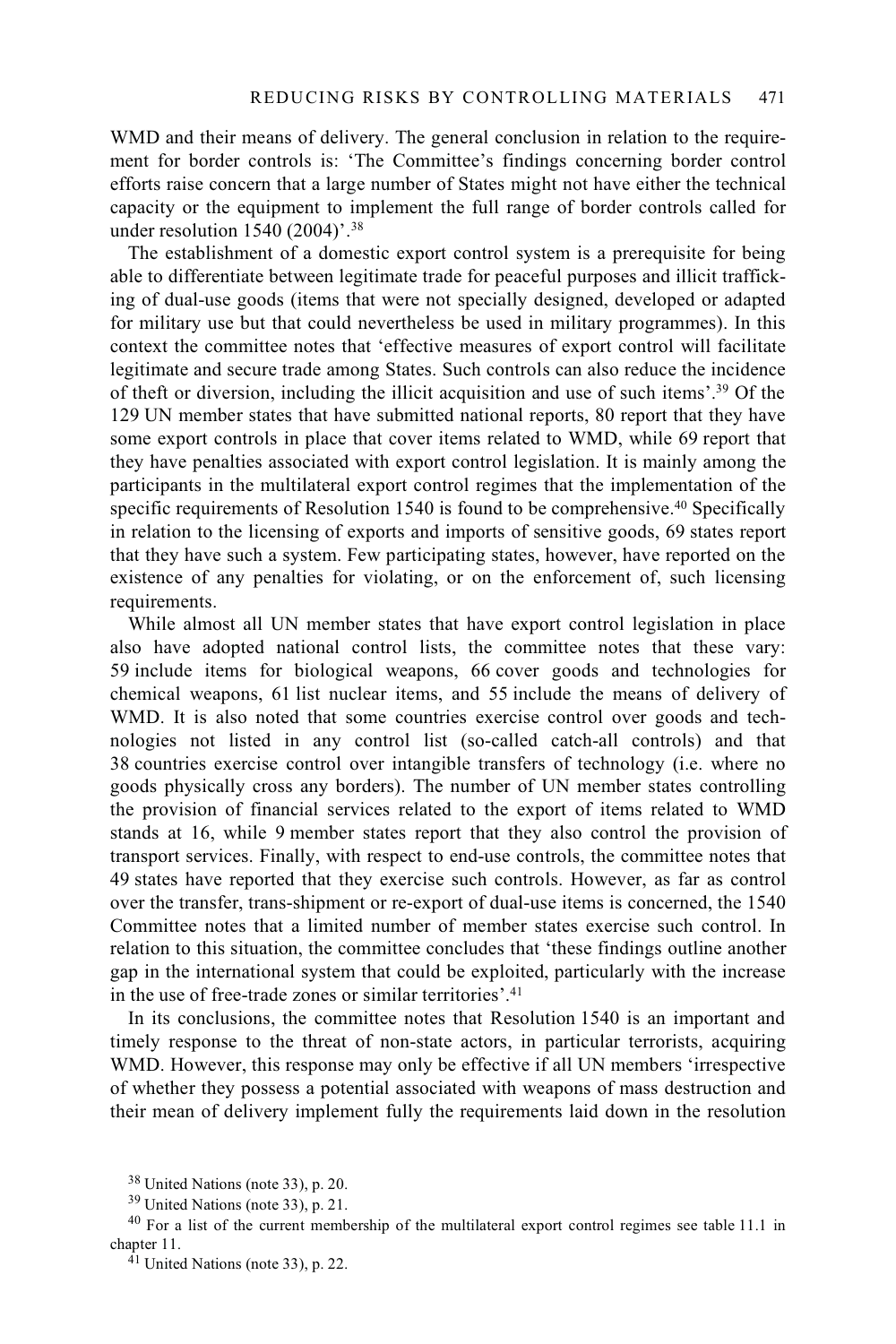and cooperate closely among themselves to this end'.42 Examination of the national reports reveals that several member states intend to base their implementation of the provisions of Resolution 1540 on legislation that predated the adoption of the resolution. However, as noted above, most of this legislation was originally designed to comply with non-proliferation treaties that, at least in significant parts, do not address the threats posed by non-state actors. The committee notes that at least 'some' states have shown an interest in revisiting the existing legal framework in order to bring it in line with the new requirements established by Resolution 1540. The lack of sufficient information in many national reports coupled with the sizeable number of UN member states that still have to submit their first national reports leads the 1540 Committee to conclude that 'much needs to be done henceforth to fulfil the implementation obligations under resolution 1540 (2004) in a comprehensive manner'.43 It is also obvious from the first substantive report of the 1540 Committee that the formal status of the resolution plays an important role for it. On several occasions the committee emphasizes its binding nature when discussing the lack of implementation of Resolution 1540.

On the basis of the 1540 Committee's report, the Security Council adopted Resolution 1673 on 27 April 2006, in which the Security Council notes that not all UN member states have submitted their first national reports on their implementation of Resolution 1540. It also notes that the full implementation of the resolution's requirements, including the adoption of national laws and measures, 'is a long term task that will require continuous efforts at national, regional and international levels'. Resolution 1673 is also adopted under Chapter VII of the UN Charter. In the resolution, the Security Council reiterates its decision on the adoption and the requirements of Resolution 1540 and emphasizes the importance of all states fully implementing the resolution. It calls on all states that have not yet submitted any reports to do so 'without delay' rather than setting any precise deadline. Interestingly, the operative paragraphs containing (legally binding) decisions by the Security Council are directed at the 1540 Committee, rather than at the recalcitrant member states. The Security Council decides to extend the mandate of the 1540 Committee for an additional two years (until 27 April 2008) and decides that the committee shall intensify its efforts to promote the full implementation of Resolution 1540. The latter, however, may be an empty expectation owing to the lack of funding, staff and so on.<sup>44</sup>

Given the relatively clear provision in Article 25 of the UN Charter that member states *shall* carry out the decisions of the Security Council it may seem out of the ordinary that the Security Council finds itself in the situation of having to reiterate a previous legally binding resolution. The implementation record thus far of Resolution 1540 has most probably led at least some members of the Security Council to realize that its adoption was not the quick fix they may originally have expected. The same understanding would explain why, although the 1540 Committee was originally envisaged to sit for only two years (Resolution 1540 provides no time frame for

<sup>42</sup> United Nations (note 33), p. 28. The General Assembly has called on its members to strengthen and coordinate their efforts to combat the proliferation of WMD to terrorists. See e. g. United Nations, The United Nations Global Counter-Terrorism Strategy, UN document A/RES/60/288, 8 Sep. 2006. 43 United Nations (note 33), p. 28.

<sup>44</sup> Some countries and organizations have provided funding for regional meetings to support the implementation of Resolution 1540. See e.g. 'Council Joint Action 2006/419/CFSP of 12 June 2006 in support of the implementation of the United Nations Security Council Resolution 1540 (2004) and in the framework of the implementation of the EU Strategy against the Proliferation of Weapons of Mass Destruction', *Official Journal of the European Union*, L165 (17 June 2006), p. 30.